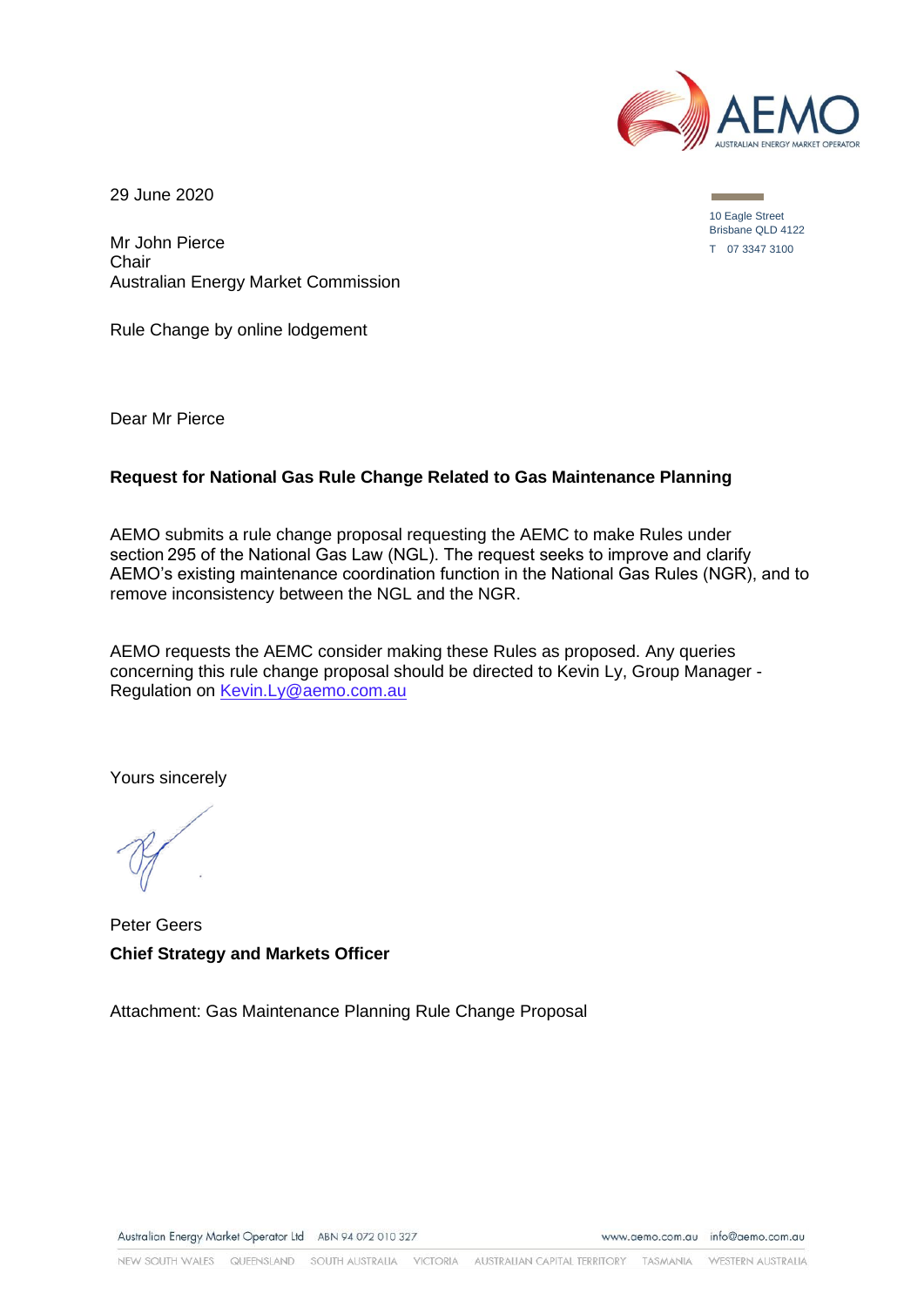

# GAS RULE CHANGE PROPOSAL

MAINTENANCE PLANNING





Australian Energy Market Operator Ltd ABN 94 072 010 327 [www.aemo.com.au](http://www.aemo.com.au/) [info@aemo.com.au](mailto:info@aemo.com.au)

NEW SOUTH WALES QUEENSLAND SOUTH AUSTRALIA VICTORIA AUSTRALIAN CAPITAL TERRITORY TASMANIA WESTERN AUSTRALIA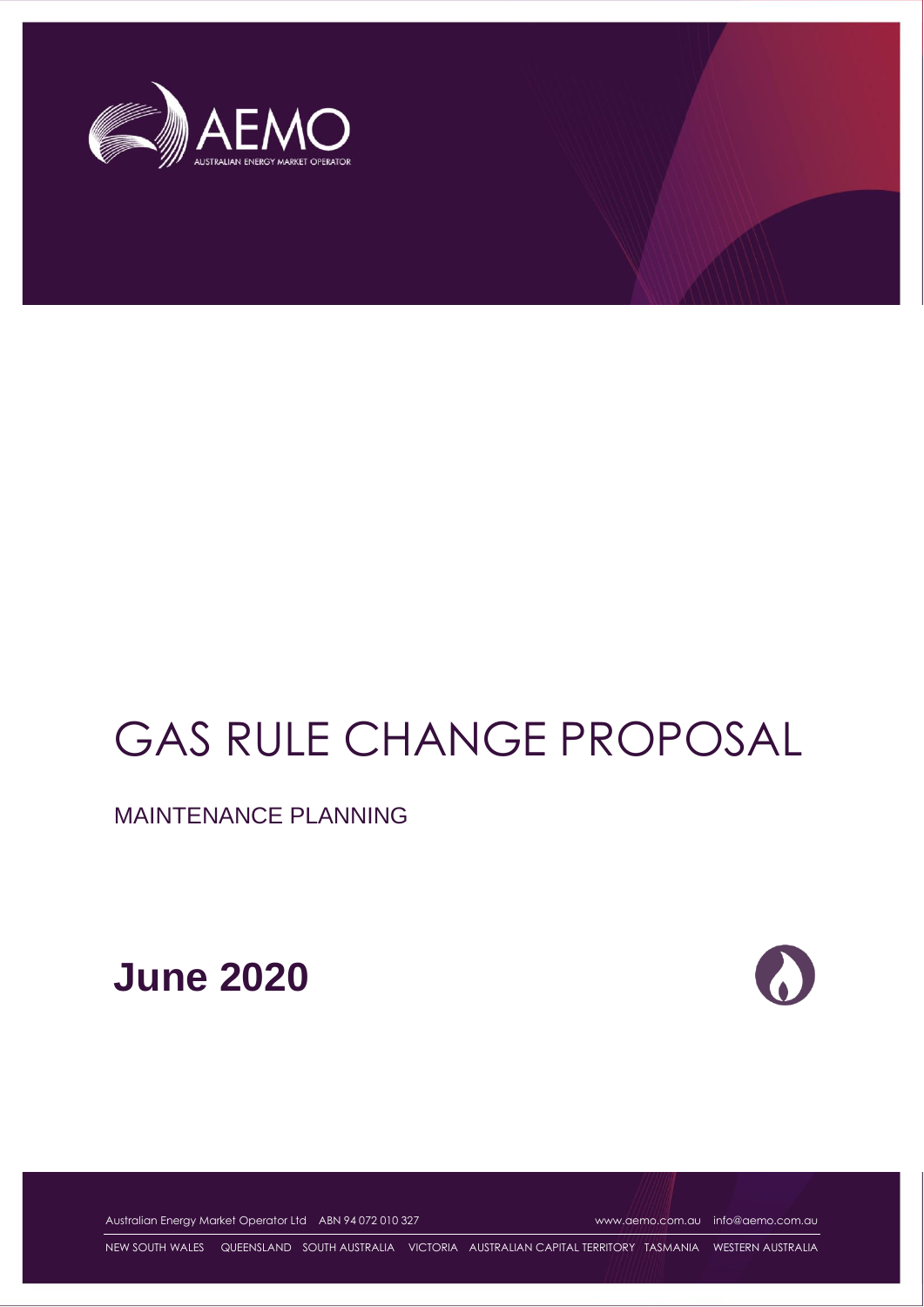



© 2020 Australian Energy Market Operator Limited. The material in this publication may be used in accordance with the [copyright permissions on AEMO's website](http://aemo.com.au/Privacy_and_Legal_Notices/Copyright_Permissions_Notice).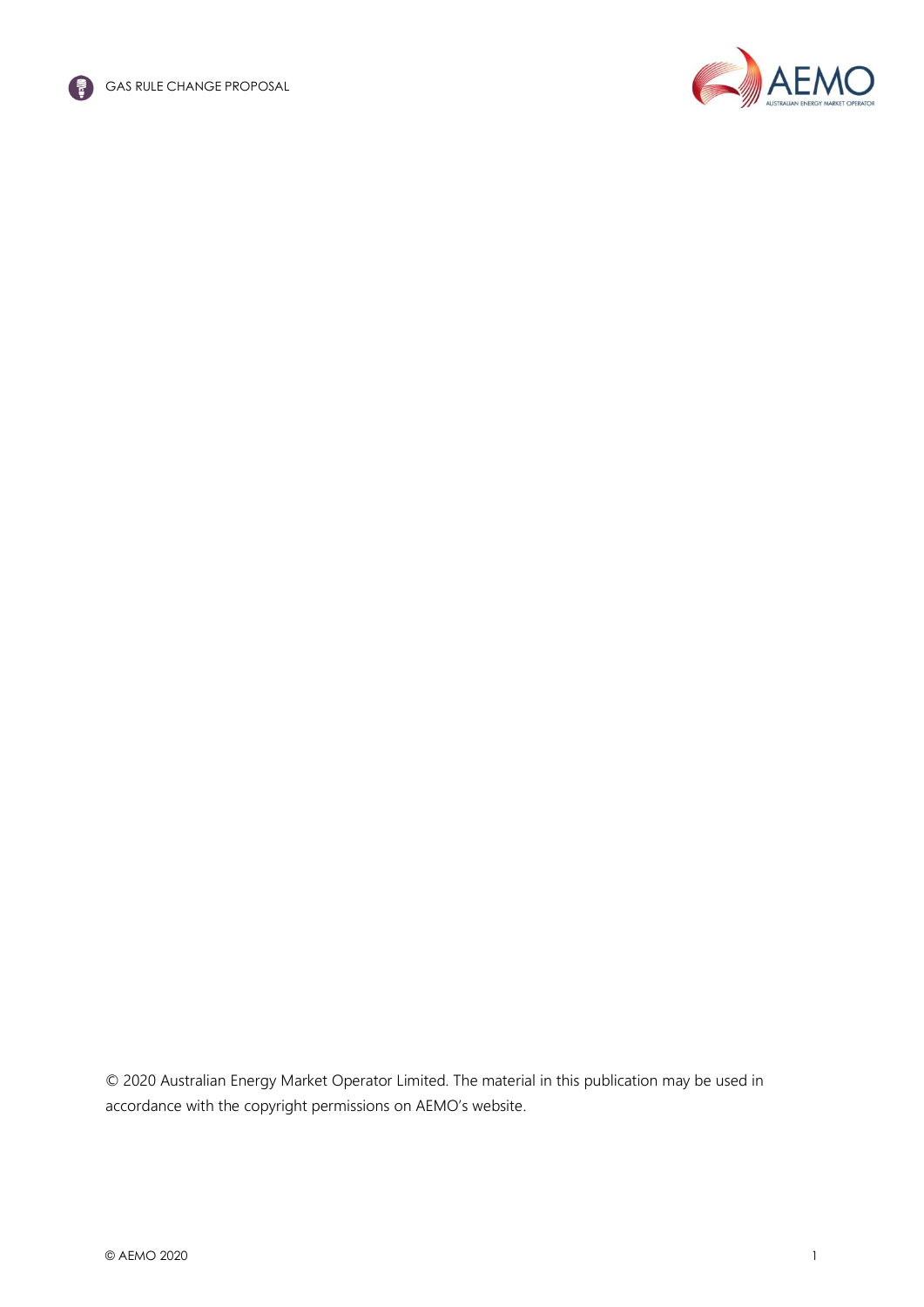

# **CONTENTS**

| $\mathbf{1}$ | SUMMARY                                                               | 3              |
|--------------|-----------------------------------------------------------------------|----------------|
| 2.           | RELEVANT BACKGROUND/STATEMENT OF ISSUE                                | 3              |
| 2.1          | Current framework                                                     | 3              |
| 2.2          | Issues with the current Rule and proposed changes                     | $\overline{4}$ |
| 3.           | HOW THE PROPOSAL WILL ADDRESS THE ISSUES                              | 6              |
| 3.1          | How the proposal will address the issues                              | 6              |
| 3.2          | AEMO Procedure changes                                                | 6              |
| 3.3          | Stakeholder engagement                                                | 6              |
| 4.           | PROPOSED RULE                                                         | 7              |
| 4.1          | Description of the proposed Rule                                      | 7              |
| 5.           | HOW THE PROPOSED RULE CONTRIBUTES TO THE NATIONAL GAS OBJECTIVE (NGO) | 8              |
| 6.           | EXPECTED BENEFITS AND COSTS OF THE PROPOSED RULE                      | 9              |
|              | APPENDIX A. DRAFT RULE                                                | 10             |
|              | APPENDIX B. MEETING PAPERS                                            | 13             |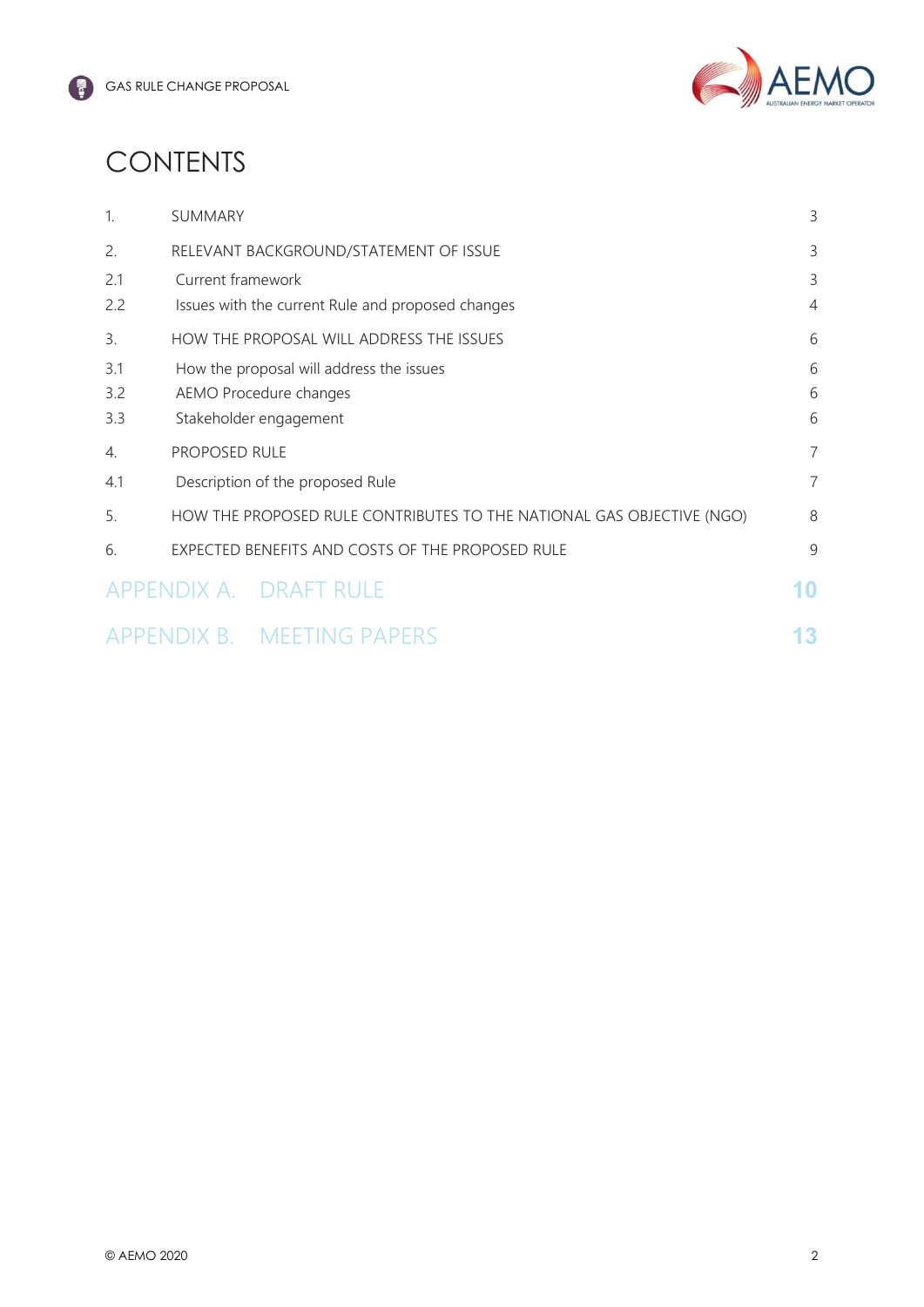

# <span id="page-4-0"></span>1. SUMMARY

This Rule change proposal sets out the Australian Energy Market Operator's (AEMO) request to the Australian Energy Market Commission (AEMC) to improve and clarify AEMO's existing maintenance coordination function in the National Gas Rules (NGR) and remove inconsistency between the National Gas Law (NGL) and the NGR.

The purpose of this Rule change proposal is to

- Remove inconsistencies in the NGR and provide clarity regarding:
	- o How AEMO coordinates maintenance and assesses the threat to system security, consistent with the NGL, Victorian legislation and Australian Standards;
	- o Which asset operators are involved in the maintenance coordination process, in accordance with current practice and the NGL.
- Enhance the NGR to be consistent with relevant definitions in the NGL.

AEMO considers that this proposal satisfies the non-controversial test under clause 290 of the National Gas Law (NGL), which defines a *non-controversial Rule* as "a Rule that is unlikely to have a significant effect on a market for gas or the regulation of pipeline services". This Rule change proposal is intended to clarify AEMO's existing maintenance coordination function in accordance with current practice and enhance the NGR to be consistent with the NGL, which is considered to have no detrimental effects on the market or regulation of pipeline services.

### <span id="page-4-1"></span>2. RELEVANT BACKGROUND/STATEMENT OF ISSUE

### <span id="page-4-2"></span>**2.1 Current framework**

Under the NGR 326, AEMO must make maintenance planning procedures (Wholesale Market Maintenance Planning Procedures (Victoria) or 'the Procedure') and is responsible for the coordination of maintenance in the declared transmission system (DTS), and implementation of the Procedure.

NGR 326(1) states that AEMO must, having regard to information provided by Registered participants under NGR 324(4) or otherwise, coordinate all maintenance planned by declared transmission system service provider, interconnected transmission pipeline service providers and Storage Providers to ensure that system security is not threatened as a consequence of the unavailability of equipment undergoing maintenance.

In accordance with the Procedure, AEMO uses a risk-based approach to assess all maintenance activities and ensure compliance with its Gas Safety Case. Any significant impacts are discussed with the relevant parties and if deemed appropriate, AEMO may invite third parties to participate in a risk assessment.

If any maintenance proposed by a service provider or Storage Provider threatens system security, the service provider or Storage Provider must co-operate with AEMO in good faith to minimise any threat to system security. AEMO may direct a service provider or a Storage Provider to cancel, delay or suspend any maintenance in accordance with NGR 326(5).

There is currently an inconsistency between rule 326(1) and 326(4) of the NGR.

While NGR 326(1) requires that AEMO must ensure there is no threat to system security, rules 326(4), (5) and (6) requires service providers and Storage Providers to cooperate with AEMO in good faith to minimise any threat to system security that in AEMO's opinion would be likely to result from proposed maintenance (and associated outages).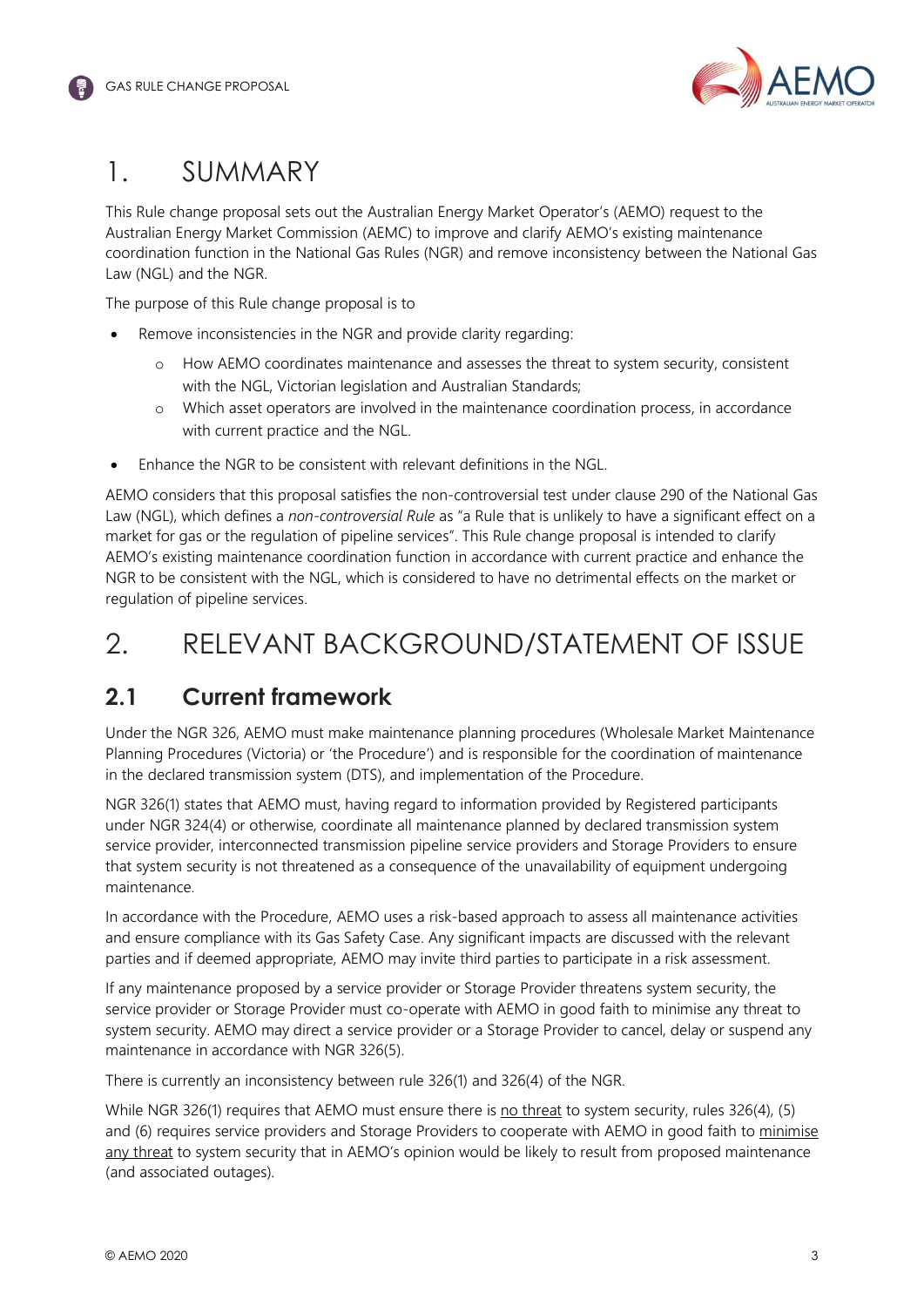

In addition, while the Rules require Storage Providers, interconnected transmission pipeline service provider, and the DTS service provider to cooperate with AEMO in good faith to minimise any threat to system security resulting from planned maintenance, Producers are not captured by these obligations.

Additionally, the definition of Producer and Storage Provider in NGR 200 is inconsistent with the NGL.

### <span id="page-5-0"></span>**2.2 Issues with the current Rules and proposed changes**

#### **2.2.1 NGR 326(1) – Threats to System Security and Maintenance**

As stated above, NGR 326(1) requires that AEMO must ensure there is no threat to system security, while NGR 326(4), (5) and (6) requires AEMO and service provides to cooperate to minimise any threat to system security that would likely result from proposed maintenance or outages.

The Rule requirement to ensure that there is no threat system security as a consequence of proposed maintenance is not realistic, as all outages for proposed maintenance pose some element of risk, which AEMO minimises as far as reasonably practicable through coordination with market participants.

For example, some maintenance outages are required at certain frequencies as per the Australian Standards (AS 2885.3:2018) or Victorian Legislation (Pipelines Act 2005), such as the Brooklyn Compressor Station outages and pigging of pipelines, which may require out of merit gas to satisfy locational demand. In these circumstances, AEMO is required to issue a Notice of a Threat to System Security to inject out of merit order gas to facilitate this maintenance, thereby minimising any threat to system security.

Where proposed equipment maintenance presents a potential risk to the safe operation of the DTS, AEMO completes a risk assessment, using the methodology described in AS 2885.6:2018 (Pipelines – Gas and liquid petroleum, Part 6: Pipeline safety management) and puts in place risk mitigation measures to ensure that the risk to supply is "As Low As Reasonably Practicable" (ALARP), as required under the AEMO Gas Safety Case.

In addition, AEMO works collaboratively with APA and industry participants to schedule planned maintenance activities at a time that minimises market impact and threats to system security. Registered participants are notified as soon as practicable with details of the nature and location of the potential threat either through the Gas Wholesale Consultative Forums, industry conferences or market notices.

In each case, the proposed maintenance approach seeks to minimise any threat to system security, as compared to other options, such as deferring maintenance, particularly when the maintenance is required to meet critical safety requirements.

AEMO therefore proposes that the AEMC amend the wording of NGR 326(1) to achieve consistency with the threshold to minimise any threat to system security in NGR 326(4), (5) and (6) and Australian Standards.

#### **2.2.2 NGR 326(1)(3)(4)(5)(6) and (7) – Directions with regards to maintenance**

National Gas Law (NGL) 91BA(1)(e) states that AEMO's declared system functions are to coordinate the interaction of producers, storage providers and service providers for ensuring a safe, secure, reliable and efficient declared transmission system.

NGR 326 only requires service providers and Storage Providers to co-operate with AEMO in good faith to minimise any threat to system security resulting from proposed maintenance. Although the definition of *maintenance* under NGR 200 includes Producers, Rule 326 does not specify that Producers must coordinate maintenance with AEMO to ensure a safe, secure, reliable and efficient declared transmission, which is inconsistent with NGL 91BA(1)(e).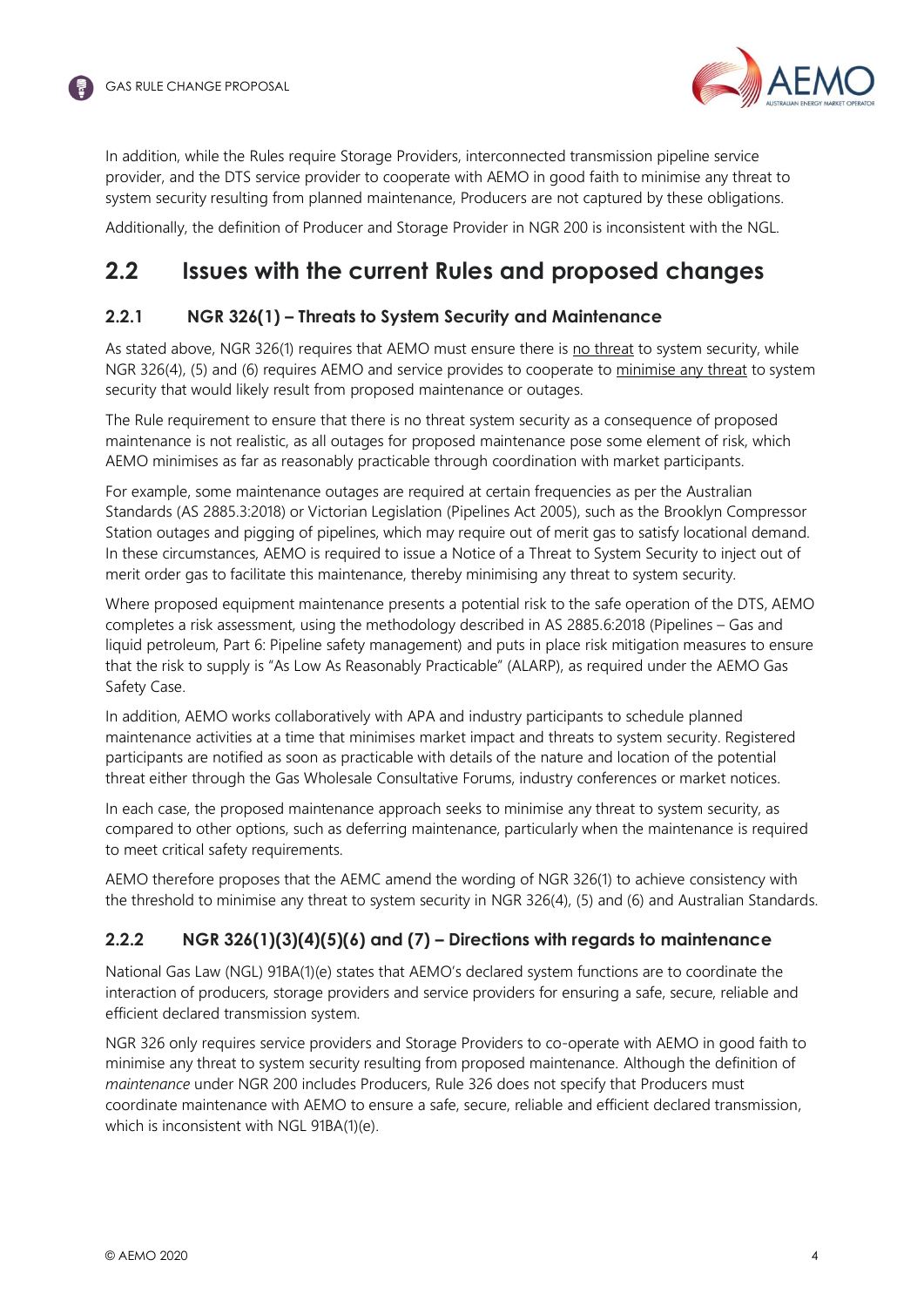



As Producers are not expressly captured by the requirements of NGR 326, AEMO is currently required to issue Producers with directions under NGL 91BC (which has been necessary in the past) to cancel, delay or suspend maintenance.

To remove this inconsistency, and to ensure that Producers are captured by the maintenance requirements under NGR 326, AEMO proposes that the AEMC introduce a new definition of *DWGM facility operators* in NGR Part 19, 200 Definitions.

Consistent with NGL 91BA(1)(e), the definition would include producers, storage providers and service providers.

This would simplify the Rules by replacing the need to list the various facility types in all relevant Rules with one defined term, *DWGM facility operators*. Consequential amendments to relevant Rules will be needed, as set out in Draft Rule amendments proposed at Appendix A to this proposal.

#### **2.2.3 NGR 200 – Definitions**

There is currently an inconsistency in the definition of Producer and Storage Provider in the NGL (Chapter 1, Part 1, Section 2 – Definitions) and Part 19 of the NGR. AEMO proposes that the AEMC remove the definition of Producer and Storage Provider in Part 19, NGR 200. Instead the NGL definitions will apply to Part 19 of the NGR. AEMO also proposes that all references to Producer and Storage Provider throughout Part 19 be changed to "producer" and "storage provider" to align with the NGL.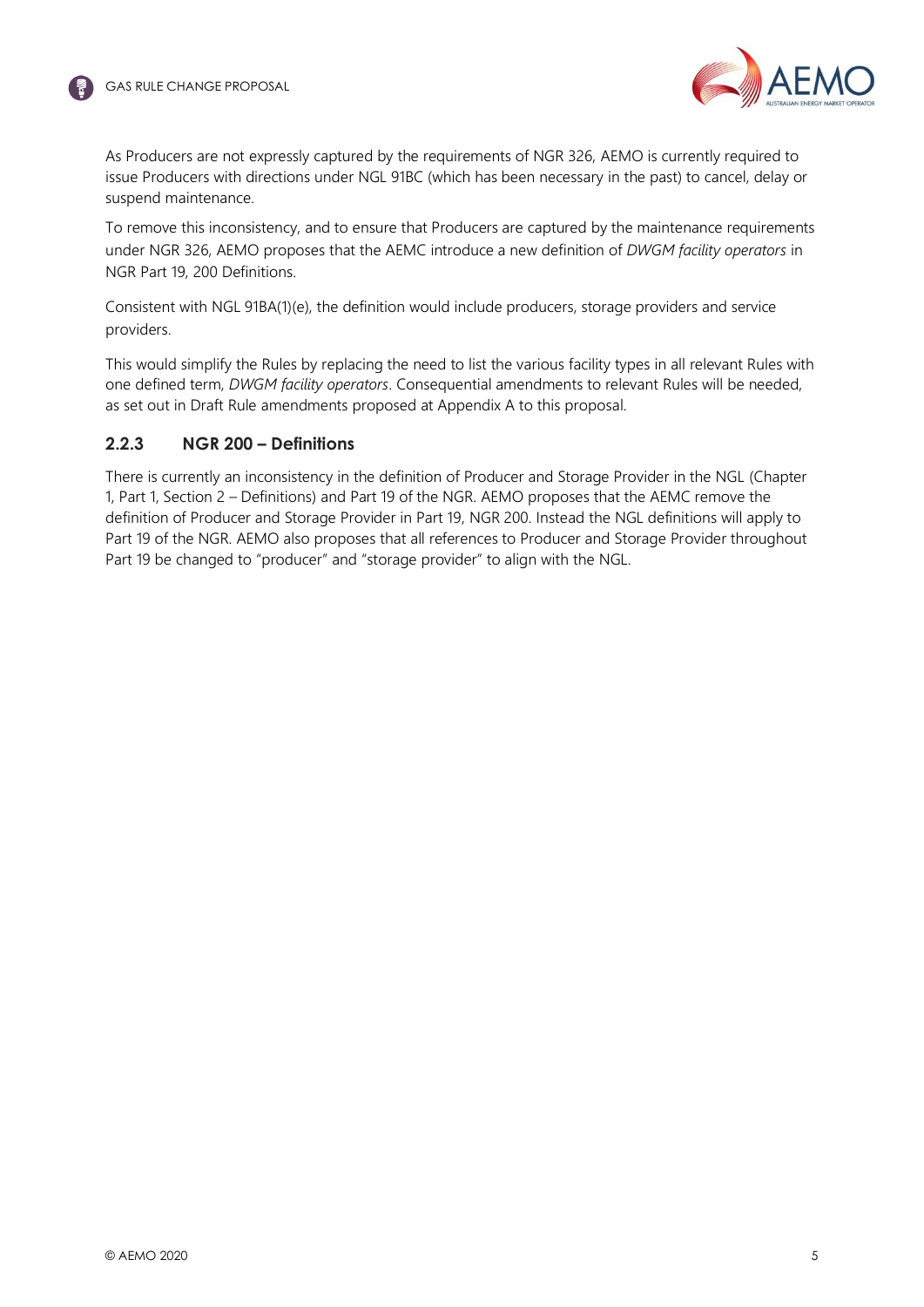

### <span id="page-7-0"></span>3. HOW THE PROPOSAL WILL ADDRESS THE ISSUES

#### <span id="page-7-1"></span>**3.1 How the proposal will address the issues**

AEMO's proposed Rule changes will address the three key issues described above as follows:

- NGR 326(1) Threats to System Security and Maintenance the proposed amendments to the wording of NGR 326(1) will ensure consistency with the threshold to minimise any threat to system security under NGR 326(4), (5) and (6); and align the NGR with Australian Standards.
- NGR 326(1), (3), (4), (5), (6) and (7) Directions with regards to maintenance the proposed definition of *DWGM facility operators* in NGR 200 will simplify the Rules; reduce the need for AMEO to issue producers with directions under NGL 91BC; and clarify AEMO's current maintenance practice to coordinate will all asset operators to ensure a safe, secure, reliable and efficient declared transmission system.
- NGR 200 Definitions the proposed removal of Producer and Storage Provider will ensure that only the NGL definitions will apply to Part 19 of the NGR.

### <span id="page-7-2"></span>**3.2 AEMO Procedure changes**

Subsequent to the new Rules being implemented, AEMO will commence a procedure change consultation process to reflect the new Rules and definition in the Wholesale Market Maintenance Planning Procedures (Victoria).

### <span id="page-7-3"></span>**3.3 Stakeholder engagement**

AEMO presented the draft maintenance Rule change proposal to the Gas Wholesale Consultative Forum (GWCF) on 12 June 2018. No issues were raised, or feedback provided during the June 2018 meeting, and no subsequent feedback was received by AEMO from Forum members.

AEMO presented the draft maintenance Rule change proposal again to the GWCF on 19 March 2020 with minor changes to take into account upcoming NGR and NGL changes. Any further changes relating to the upcoming NGR and NGL changes will occur later in the year. The purpose of the Rule change remains unchanged from June 2018.

Stakeholders were provided until end of March 2020 to provide feedback on the Rule change proposal to AEMO. No issues were raised, or feedback provided during the March 2020 meeting, and no subsequent feedback was received by AEMO from Forum members.

Meeting documents can be found in Appendix B.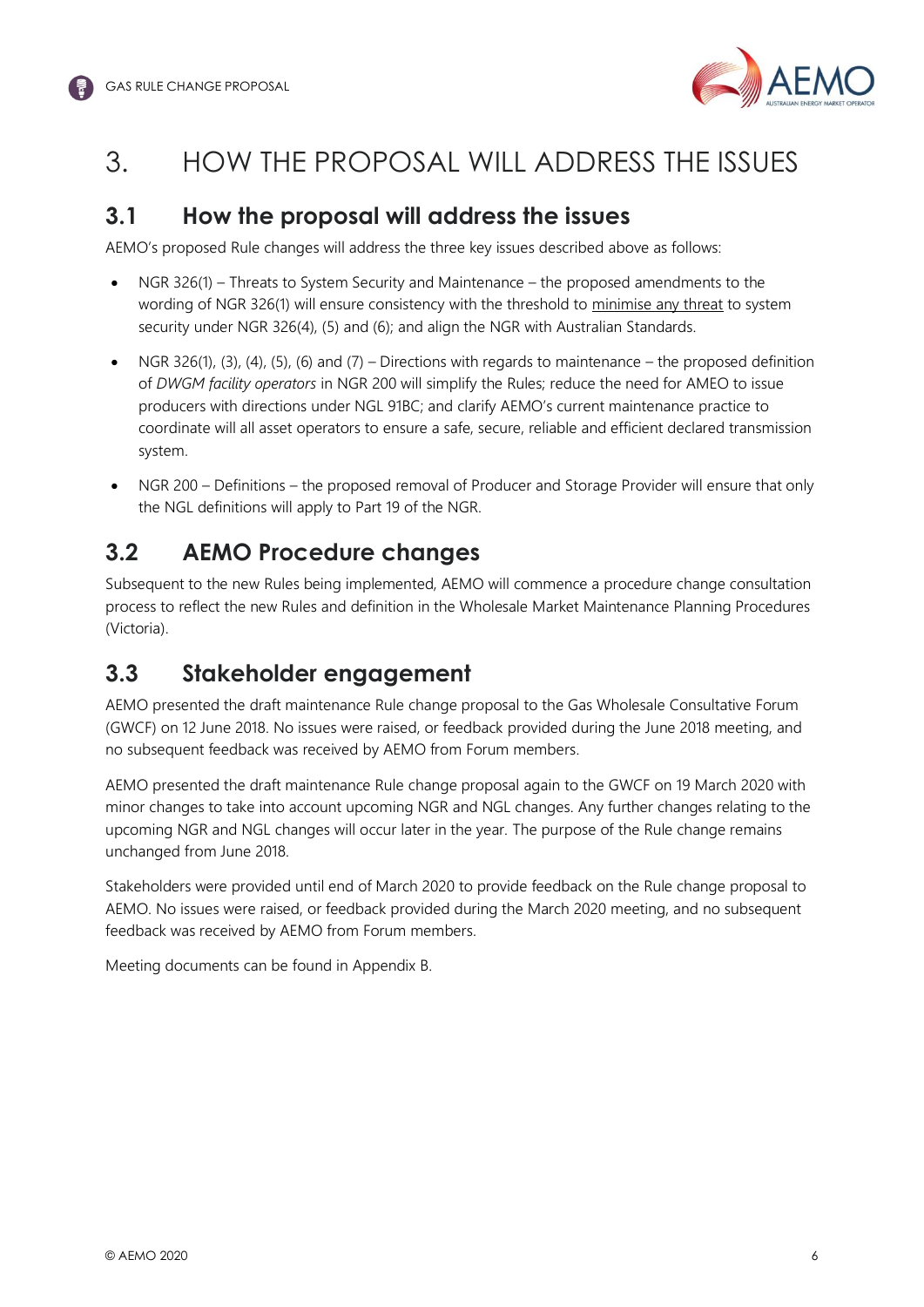

### <span id="page-8-0"></span>4. PROPOSED RULE

### <span id="page-8-1"></span>**4.1 Description of the proposed Rule**

AEMO's proposed draft Rule can be found in full in Appendix A, which proposes changes to existing NGR (version 55) in order to remove inconsistencies, and improve and clarify AEMO's existing maintenance coordination function.

The proposed changes will remove inconsistencies regarding how AEMO coordinates maintenance and assesses the impacts on system security, and enhance the NGR to be consistent with the NGL, Australian Standards and current practice.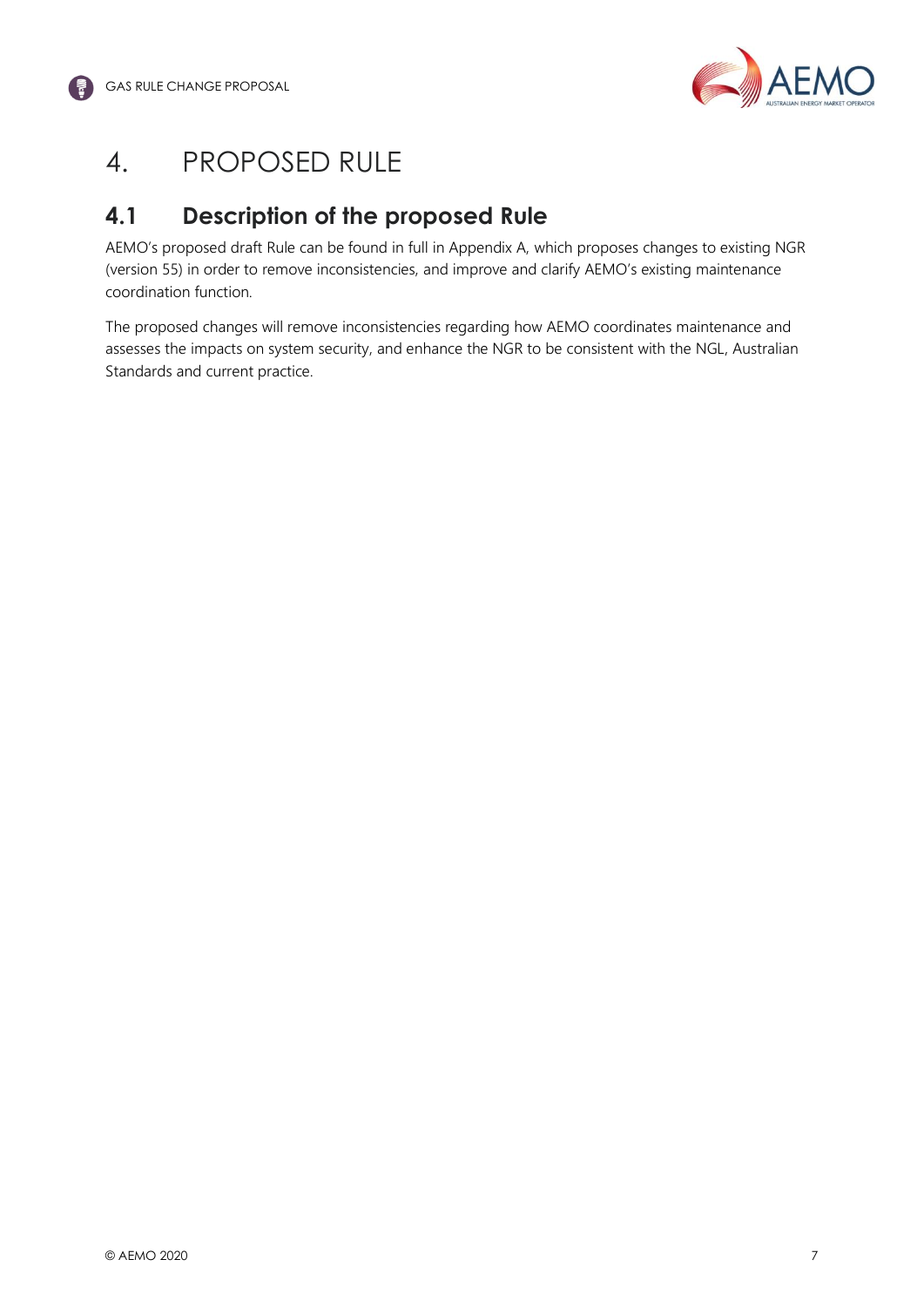

# <span id="page-9-0"></span>5. HOW THE PROPOSED RULE CONTRIBUTES TO THE NATIONAL GAS OBJECTIVE (NGO)

The National Gas Objective (NGO) states:

"The objective of this Law is to promote efficient investment in, and efficient operation and use of, natural gas services for the long term interests of consumers of natural gas with respect to price, quality, safety, reliability and security of supply of natural gas."

AEMO considers that the proposed changes to the existing Rules are consistent with the NGO. The changes will improve the safe, reliable and secure supply of natural gas by clarifying and enhancing AEMO's maintenance coordination function, and facilitating its more efficient operation.

AEMO has not identified any adverse impacts on price or competition. The proposed changes seek to remove inconsistences within the NGL, NGR, Australian Standards and Victorian legislation to reflect current maintenance practices, and therefore would not change the operation of the Declared Wholesale Gas Market or the Declared Transmission System.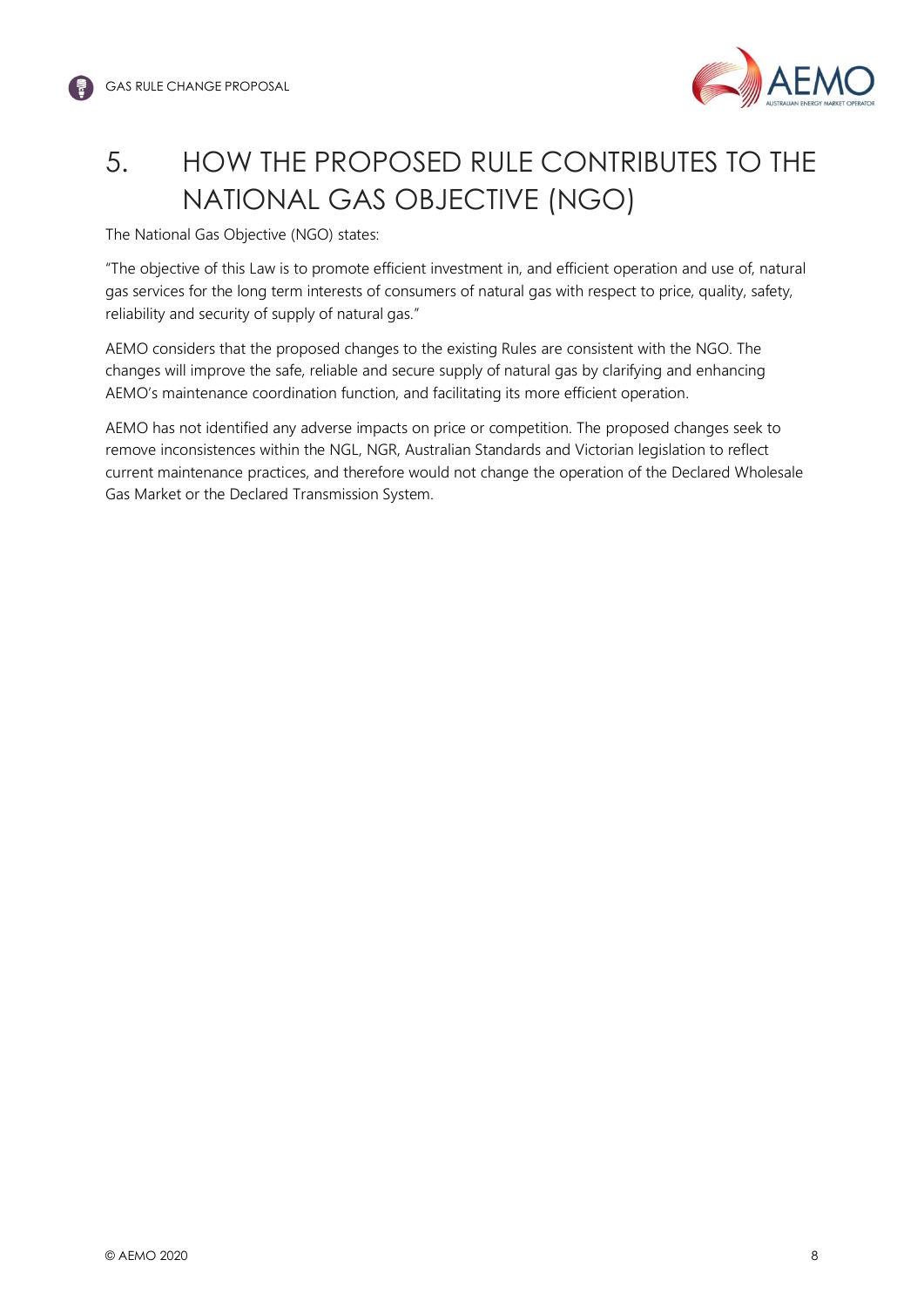

# <span id="page-10-0"></span>6. EXPECTED BENEFITS AND COSTS OF THE PROPOSED RULE

There are no financial implications regarding this Rule change proposal as this proposal is designed to align the Rules with the NGL, Australian Standards, legislation and current practice. On the other hand, the proposed Rule change will provide clarity to market participants; reduce the administrative and operational costs associated with AEMO issuing directions to Producers; and improve the safe, reliable and secure supply of natural gas.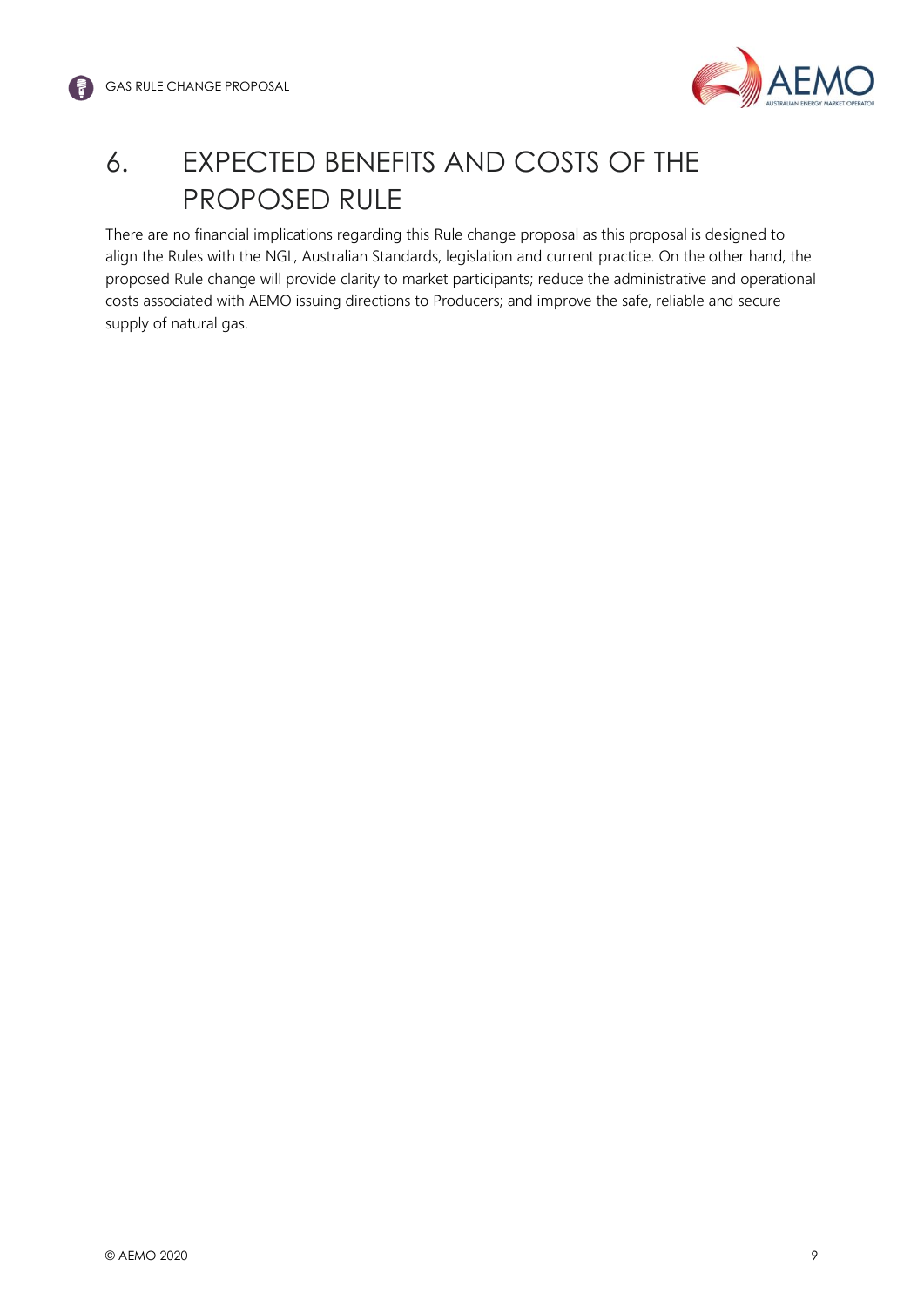

### <span id="page-11-0"></span>APPENDIX A. DRAFT RULE

Below are the proposed amendments to Part 19 of the National Gas Rules. It is noted that any further references to Producer and Storage Provider in other parts of the Part should also be changed to "producer" and "storage provider" to align with the NGL. The below draft amends version 55 of the National Gas Rules.

Part 19

200 Definitions

*DWGM facility operators* mean service providers, producers and storage providers.

Maintenance means work carried out by DWGM facility operators service providers, Producers and Storage Providers that, in AEMO's opinion, my affect:

- (a) AEMO's ability to supply gas through the declared transmission system; or
- (b) AEMO's ability to operate the declared transmission system; or
- (c) declared transmission system capacity; or
- (d) system security; or
- (e) the efficient operation of the declared transmission system generally.

Producer means a producer whose gas production facility is connected to the declared transmission system.

Storage Provider means a person who owns or operates a storage facility.

216 Failure to conform to scheduling instructions

#### $[$   $]$

(4) A Market Participant is not obliged to comply with a scheduling instruction issued in respect of a bid:

(a) [Deleted]

(b) if, in the case of the Market Participant, not being a DWGM facility operator Producer, Storage Provider, or interconnected transmission pipeline service provider, having ordered a quantity of gas from a producer or other person to enable it to comply with that bid and that producer or other person was only required, under the terms of its contract with that Market Participant, to use its reasonable endeavours to deliver that quantity of gas and that producer or other person does not in fact deliver that quantity of gas; or

(c) if, in the case of the Market Participant also being a DWGM facility operator Producer, Storage Provider or interconnected transmission pipeline service provider, that Market Participant has used its reasonable endeavours to deliver that quantity of gas but has not in fact delivered that quantity of gas provided that Market Participant has made its bid in good faith.

324 Participant disclosure obligations

[…]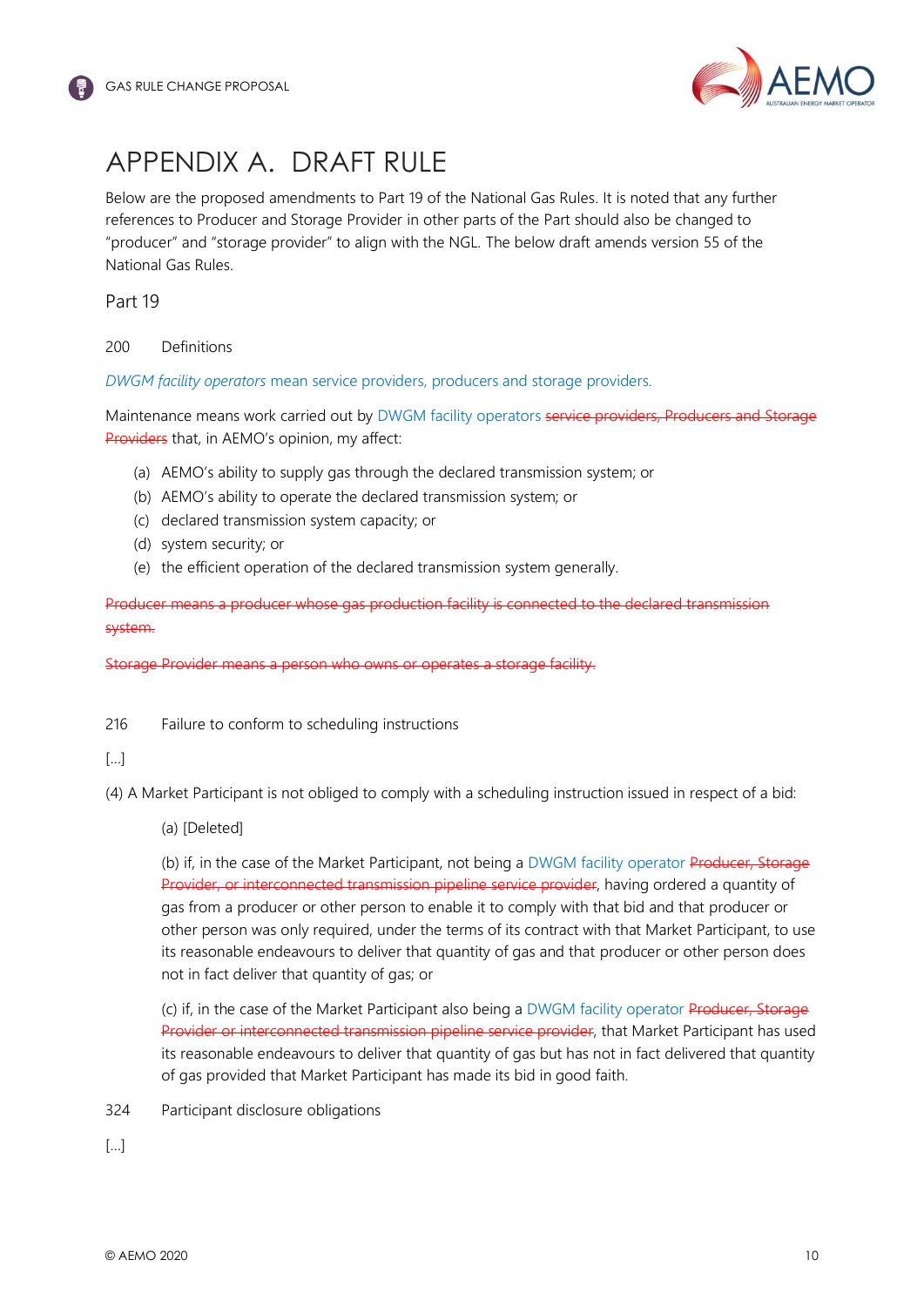

(4) DWGM facility operators declared transmission system service provider, interconnected transmission pipeline service providers, and Storage Providers must include the following additional forecasts, where relevant to the operation or security of the declared transmission

system, with the information provided to AEMO under subrule (2):

- (a) the availability of equipment;
- (b) details of any constraints on the availability of equipment;
- (c) the time and duration of any proposed maintenance;
- (d) full details of the proposed maintenance;

(e) the longest period likely to be required to recall into operation relevant equipment during the course of maintenance; and

(f) operational requirements for maintenance to be performed including:

- (i) the gas pressure under which the maintenance will be performed;
	- (ii) gas requirements for testing; and

(iii) compressor test operations required,

and this additional information must be provided to AEMO in accordance with subrule (1) and also in the form of week-ahead forecasts commencing from Monday in each week which must be provided to AEMO by no later than the immediately preceding Wednesday unless otherwise agreed under an operating agreement under NGR 277*.*

- 326 Maintenance Planning
	- (1) AEMO must, having regard to information provided by Registered participants (under rule 324(4) or otherwise), coordinate all maintenance planned by the DWGM facility operators declared transmission system service provider, interconnected transmission pipeline service providers, and Storage Providers to minimise any threats to system security ensure that system security is not threatened as a consequence of the unavailability of equipment undergoing maintenance.
	- (3) A DWGM facility operator service provider or Storage Provider that has provided information under rule 324(4), concerning time and duration of proposed maintenance, must act in accordance with those forecasts unless:

(a) those forecasts are updated in the manner specified in the maintenance planning procedures more than 5 days before that maintenance is due to commence; or (b) if the update is to occur within 5 days of the day on which that maintenance was due to commence, consent to an update has been obtained from AEMO in the manner specified in the maintenance planning procedures.

- (4) If AEMO believes that any maintenance proposed by a DWGM facility operator service provider or Storage Provider will threaten system security, AEMO must notify the DWGM facility operator service provider or Storage Provider and that DWGM facility operator service provider or Storage Provider must co-operate with AEMO in good faith to minimise any threat to system security that in AEMO's reasonable opinion would be likely to result from that proposed maintenance.
- (5) AEMO may direct a DWGM facility operator service provider or Storage Provide to cancel, delay or suspend any maintenance if in AEMO's reasonable opinion:
	- (a) the DWGM facility operator service provider or Storage Provider is conducting or proposing to conduct maintenance in a way that does not minimise threats to system security; and
	- (b) the relevant equipment will not be materially damaged by deferring that maintenance.
- (6) If equipment owned or operated by a DWGM facility operator service provider or a Storage Provider breaks down or is likely to break down, and the breakdown threatens or could threaten system security, the DWGM facility operator service provider or Storage Provider: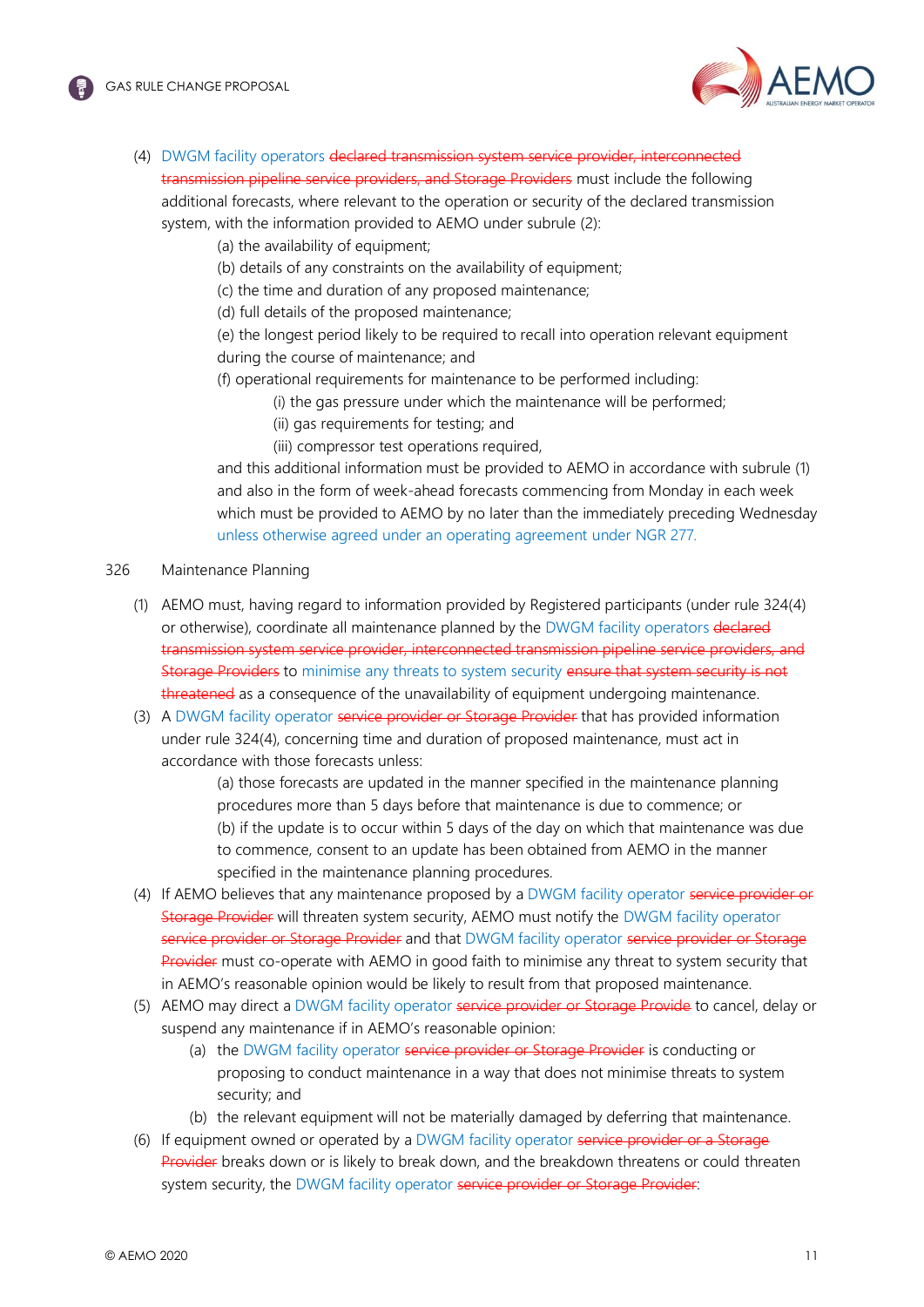



- (a) must immediately provide AEMO with full details of:
	- (i) the breakdown or threatened breakdown; and
	- (ii) its proposed response to the breakdown or threatened breakdown; and
- (b) must co-operate with AEMO in good faith to minimise the threat to system security.
- (7) If AEMO becomes aware of defective equipment that could adversely affect system security, AEMO must promptly provide all relevant DWGM facility operators service providers and Storage Providers with full details of the defect.